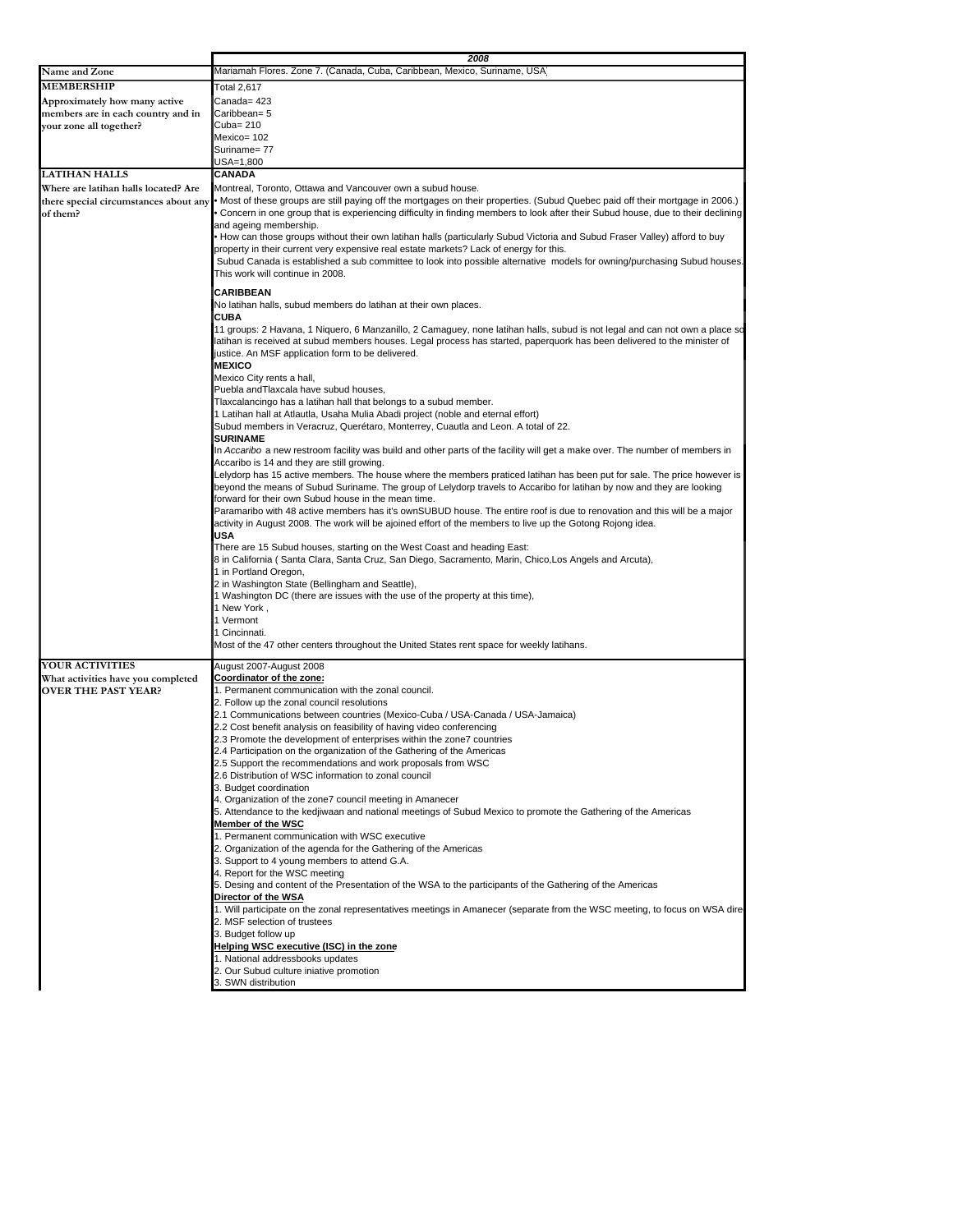| ZONE STRENGTHS/                     | Strengths:                                                                                                                                                |
|-------------------------------------|-----------------------------------------------------------------------------------------------------------------------------------------------------------|
| <b>WEAKNESSES</b>                   | 1. Continuity in our country communication.                                                                                                               |
|                                     | 2. To meet annually as a zonal council                                                                                                                    |
|                                     | 3. Growth of the membership through international helpers visits, kedjiwaan gatherings, national congresses and wings                                     |
|                                     | activitites.                                                                                                                                              |
|                                     | 4. Follow up our resolutions every year.                                                                                                                  |
| What are the strengths and          | 5. Committeed and active council members from all countries.<br>Weakness:                                                                                 |
| weaknesses in your zone?            | 1. Kedjiwaan support to Cuba                                                                                                                              |
|                                     | 2. Lack of secretary, treasurer, web master, volunteers to improve the organizational work.                                                               |
| <b>COUNTRIES</b>                    | From the zonal council members (chair, cc's, kc's)                                                                                                        |
|                                     | Subud Canada.                                                                                                                                             |
|                                     | Strengths:                                                                                                                                                |
| What are some of the strengths and  |                                                                                                                                                           |
| weaknesses of the countries in your | 1. The National Committee and National Council continue to meet regularly by conference call, with the National Helpers,                                  |
| zone?                               | Wing Representatives and other quests as Observers.                                                                                                       |
| How can we (ISC) improve support to |                                                                                                                                                           |
| countries?                          | 2. The work of Subud Canada is getting done.                                                                                                              |
|                                     | 3. Harmonious feeling at recent AGM. Led to a balanced budget due to improved preparation before meeting.                                                 |
|                                     | 4. National Committee and National Helpers are working well together.                                                                                     |
|                                     | 5. Good communication with the groups. For example, in January, members of the national committee visited each of the                                     |
|                                     | groups. Varying sucess!                                                                                                                                   |
|                                     | 6. Chair re-elected for further two year term.,                                                                                                           |
|                                     |                                                                                                                                                           |
|                                     | Challenges:                                                                                                                                               |
|                                     | Long distances between groups.                                                                                                                            |
|                                     | Expensive traveling inside Canada.<br>Balancing the annual budget.                                                                                        |
|                                     | Ownership of Subud house by all groups.                                                                                                                   |
|                                     | Goal from the new national committee: To focus on "Member Services". We should ensure that everything                                                     |
|                                     | we do is relevant, and effectively communicated, to the membership.                                                                                       |
|                                     |                                                                                                                                                           |
|                                     |                                                                                                                                                           |
|                                     | <b>Subud at the Caribbean:</b>                                                                                                                            |
|                                     | 1. Data base of the membership of the Caribbean. Joanna Brown is the actual representative from the Caribbean at the zonal                                |
|                                     | council.<br>2. Two Subud members in Bermuda, keeping in contact by internet                                                                               |
|                                     |                                                                                                                                                           |
|                                     | <b>Goals of Subud Cuba:</b>                                                                                                                               |
|                                     | 1. To concrete the co-operation with the masons in Manzanillo                                                                                             |
|                                     | 2. To co-ordinate visits to the Communist Party leaders in charge of religious affairs in Niquero, Manzanillo, Camaguey and                               |
|                                     | Havana together with the chairpersons and national helpers to make ourselves known as a religious organization duly                                       |
|                                     | legalized.                                                                                                                                                |
|                                     | 3. Organize meetings in each Subud group in Cuba to guarantee the knowledge of our bylaws by all of our members and the                                   |
|                                     | Subud people holding responsibilities who require to make decisions in accordance with such document.                                                     |
|                                     | 4. Support a cultural gathering next August 24 to celebrate the 50th Anniversary of Subud Cuba.                                                           |
|                                     | 5. To materialize the legalization of Subud Cuba                                                                                                          |
|                                     | 6. To organize a festive and cultural activity to celebrate the legalization of Subud Cuba as soon as our legal status is declared<br>by the authorities. |
|                                     | 7. To finish the reorganization of the Subud group in Manzanillo.                                                                                         |
|                                     |                                                                                                                                                           |
|                                     | <b>Subud Mexico:</b>                                                                                                                                      |
|                                     | Strengths:                                                                                                                                                |
|                                     | 1. Enough latihan halls for the membership.                                                                                                               |
|                                     | 2. A new national committee with wings representatives.                                                                                                   |
|                                     | Subud membership involved in social projects in Usaha Mulia Abadi.<br>3.                                                                                  |
|                                     | Challenges:                                                                                                                                               |
|                                     | More kedjiwaan work with the membership is needed.<br>1.<br>2.<br>Kedjiwaan trainning for the national and local helpers.                                 |
|                                     | 3. Develop Subud enterprises.                                                                                                                             |
|                                     | 4.- Operate the functions of the national committee                                                                                                       |
|                                     | 5.- Operate the functions of the wings                                                                                                                    |
|                                     | 6.- To have a very good informed, formed, integrated and active membership                                                                                |
|                                     | 7.- SDI National representation                                                                                                                           |
|                                     |                                                                                                                                                           |
|                                     | <b>Subud Suriname:</b>                                                                                                                                    |
|                                     | 1. Monthly Latihan - Testing - Sharing - Meeting of the National Committee, Helpers, and Wings of all the three locations                                 |
|                                     | toghter.                                                                                                                                                  |
|                                     | 2. The active participations of members from all location at fundraising activities and other events.<br>3. Growing member                                |
|                                     | Goals:                                                                                                                                                    |
|                                     | 1. The purchase of a plot or house to accommodate Subud Lelydorp. The development of Accaribo as enterprice for eco-                                      |
|                                     | tourism with swimming facilities.                                                                                                                         |
|                                     | Lelydorp group have difficulties traveling to Accaribo or paramaribo due to lack of transportation                                                        |
|                                     | Subud USA continued work and future vision:                                                                                                               |
|                                     | 1. SIHA USA Representative and SES Chair search continues                                                                                                 |
|                                     | 2. International/Zonal relations, including joint-wing activities                                                                                         |
|                                     | 3. Privacy Policy to address member concerns                                                                                                              |
|                                     | 4. Endowment Fund structure and management                                                                                                                |
|                                     | 5. National Project/social project development                                                                                                            |
|                                     | 6. Executive Director: funding, search, and timing<br>7. Membership Growth and Support.                                                                   |
|                                     | 8. Youth mentorship programs                                                                                                                              |
|                                     |                                                                                                                                                           |
|                                     |                                                                                                                                                           |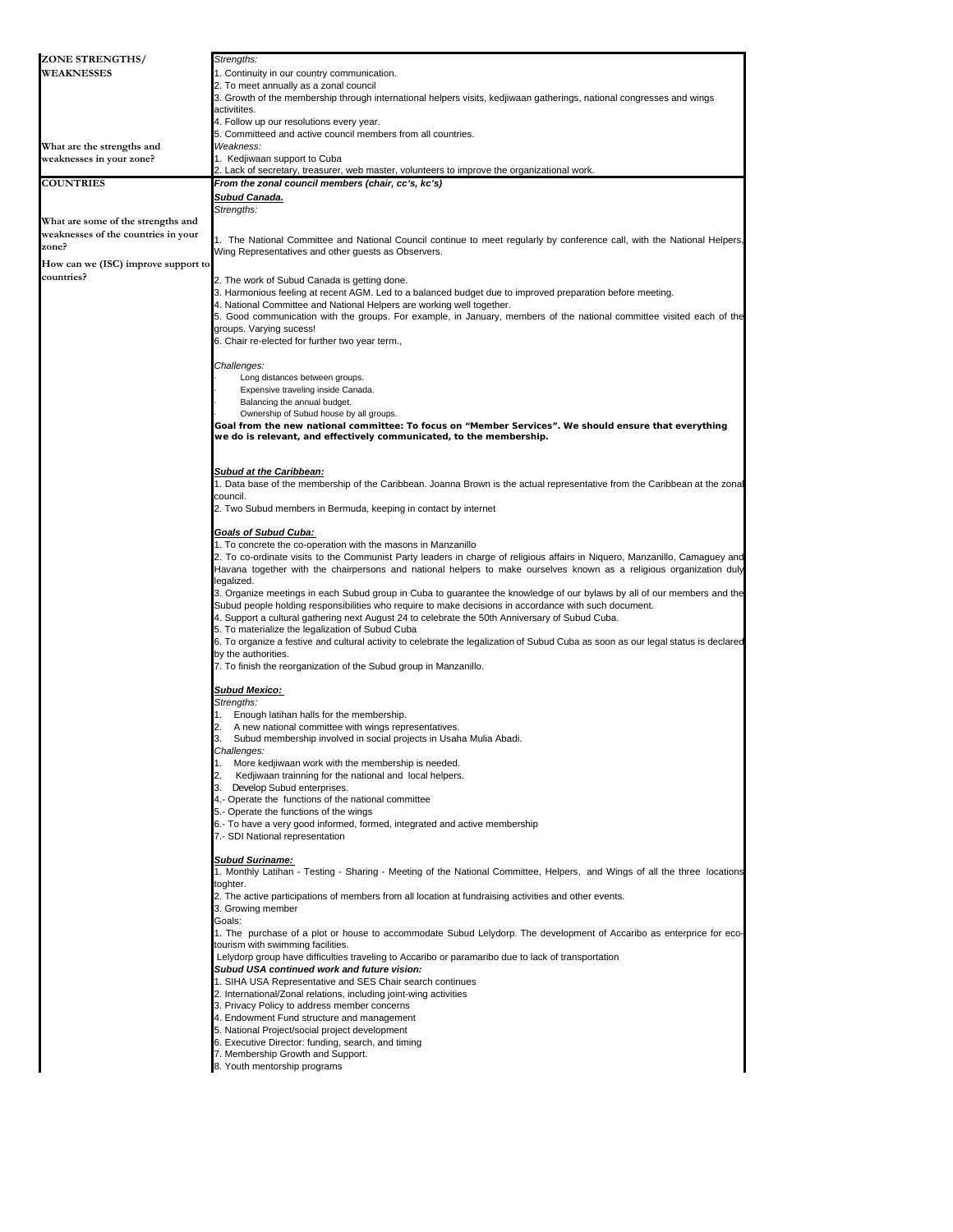| <b>ENTERPRISE</b>                      | Canada :                                                                                                                                                                    |
|----------------------------------------|-----------------------------------------------------------------------------------------------------------------------------------------------------------------------------|
| What are the major enterprises in your |                                                                                                                                                                             |
| zone?                                  | (i) Market Intelligence, a division of Hurescon Inc.                                                                                                                        |
|                                        | Luke Penseney, President                                                                                                                                                    |
|                                        | Hurescon Inc. - Market Intelligence Management<br>1217 Queen Victoria                                                                                                       |
|                                        | Mississauga, ON L5H 3H4                                                                                                                                                     |
|                                        | Website: http://www.marketsintelligence.com/                                                                                                                                |
|                                        | Markets Intelligence (MI) supports executive leadership and boards of directors with in-depth global capital markets-based<br>research and analysis.                        |
|                                        | (ii) Shepherds Watch, a division of                                                                                                                                         |
|                                        | Créations El Sol Inc.<br>Harris MORRISON, CEO                                                                                                                               |
|                                        | 18 Westminster North, Suite 207                                                                                                                                             |
|                                        | Fax: 514-933-5884                                                                                                                                                           |
|                                        | Montreal West, Quebec                                                                                                                                                       |
|                                        | Voice: 514-933-8842<br>Canada H4X 1Z3                                                                                                                                       |
|                                        | Website: http://www.shepherdswatch.com/                                                                                                                                     |
|                                        | Portable sundials and jewelry                                                                                                                                               |
|                                        |                                                                                                                                                                             |
|                                        | (iii) Web Networks<br>Oliver Zielke is the President and Executive Director of web.net, which helps organizations and governments meet their<br>objectives using innovative |
|                                        | Internet-based applications.                                                                                                                                                |
|                                        | 403 Richmond Street West                                                                                                                                                    |
|                                        | Suite 386<br>Toronto, Ontario                                                                                                                                               |
|                                        | M5V 3A10                                                                                                                                                                    |
|                                        | Provides website services to socially committed organizations                                                                                                               |
|                                        |                                                                                                                                                                             |
|                                        | (iv) Howard Pattison                                                                                                                                                        |
|                                        | <b>Tide-Rip Tours</b>                                                                                                                                                       |
|                                        | Vacation tours around Campbell River, Vancouver Island, B.C. Canada<br>Campbell River, Vancouver Island, B.C.                                                               |
|                                        | Some members have successful professional services enterprises, for instance:                                                                                               |
|                                        | (v) Raynard von Hahn's law firm:                                                                                                                                            |
|                                        | Hahn & Company                                                                                                                                                              |
|                                        | Suite 501 - 905 West Pender St.<br>Vancouver, BC V6C 1L8                                                                                                                    |
|                                        | Phone: 604-669-8845                                                                                                                                                         |
|                                        | Fax. 604-618-2864                                                                                                                                                           |
|                                        | Email: rvh@hahn-law.com                                                                                                                                                     |
|                                        | (vi) Rasjad Coleman's dental practice:                                                                                                                                      |
|                                        | <b>Twin Rivers Dentistry</b>                                                                                                                                                |
|                                        | 6 Doran Rd<br>Petawawa, ON K8H 1P7                                                                                                                                          |
|                                        | (613) 687-6002                                                                                                                                                              |
|                                        | A number of Subud artists have enterprises, for instance:                                                                                                                   |
|                                        | (vii) The sculptor, Rusdi Genest                                                                                                                                            |
|                                        | <b>ACMOPREX-Atelier de Sculpture Art Studio</b>                                                                                                                             |
|                                        | montreal                                                                                                                                                                    |
|                                        | Rusdi's work is shown on http://www.galeriebernard.ca/artfiles/art9.html and<br>http://www.subud-sica.org/Sections/Gallery/Exhibits/Exhibits01/Genest/Parts/                |
|                                        | Main.html and http://www.galerielindaverge.ca/Rusdi3/page1.htm                                                                                                              |
|                                        | (viii) The pastel artist, Elfrida Schragen                                                                                                                                  |
|                                        | Victoria                                                                                                                                                                    |
|                                        | http://www.elfridasart.com/                                                                                                                                                 |
|                                        | There are many others. The Canadian groups' Subud premises in Vancouver, Ottawa, Montreal and Toronto are "major"<br>Subud enterprises.                                     |
|                                        | Cuba:                                                                                                                                                                       |
|                                        | 1. Cuban CD - Two musical groups, make a record is legal. This is an opportunity to generate incomes. Need support to make                                                  |
|                                        | this kind of enterprises a reality. The first effort was the CD sold at Innsbruck and that can still be bought at the Subud USA                                             |
|                                        | web site.<br>2. Subud Voice spanish translation.                                                                                                                            |
|                                        | For both enterprises contact:                                                                                                                                               |
|                                        | Samuel Pérez Morillas                                                                                                                                                       |
|                                        | Calle Placido 306 entre Quintin Bandera y Leon Manzanillo,                                                                                                                  |
|                                        | Granma 87510 Cuba.                                                                                                                                                          |
|                                        | Phone: +53-23-54302<br>Email: banque@golfo.grm.sld.cu                                                                                                                       |
|                                        |                                                                                                                                                                             |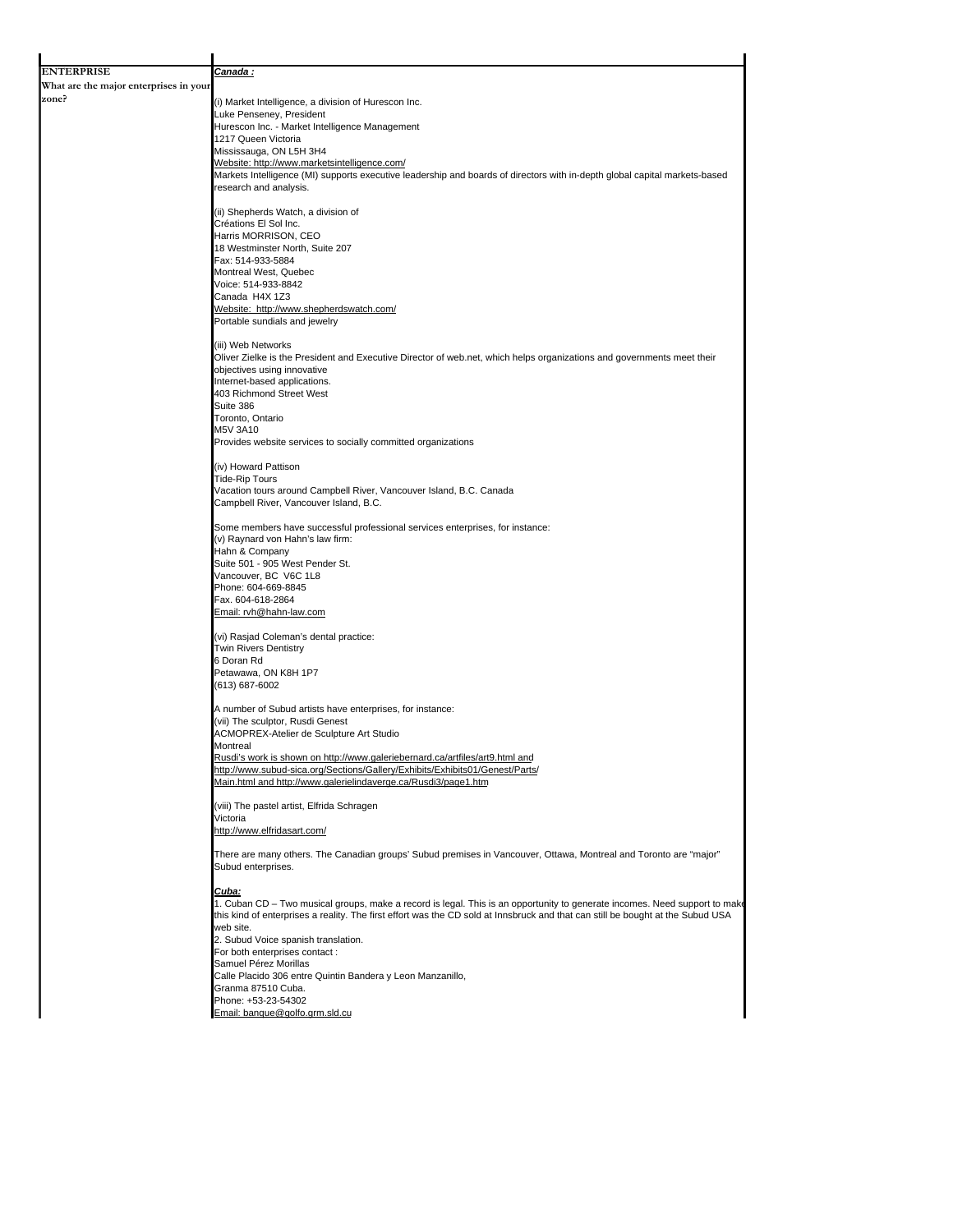| Caribbean and Suriname. None enterprises yet.                                                            |                                  |
|----------------------------------------------------------------------------------------------------------|----------------------------------|
| <u> Mexico:</u>                                                                                          |                                  |
| 1. CIMA Business & Consulting                                                                            |                                  |
| Puebla, Puebla.                                                                                          |                                  |
| Fernando Nieva                                                                                           |                                  |
| http:/www.cimabc.com.mx                                                                                  |                                  |
| Phone: +52 222 4098900                                                                                   |                                  |
| Email: alberto@cimabc.com.mx                                                                             |                                  |
| Consulting, training, administration and commercialization of products, services, projects and business. |                                  |
| 2. Clínica Guadalupe                                                                                     |                                  |
| Tlaxcala                                                                                                 |                                  |
| Sergio y Lupita Pérez                                                                                    |                                  |
| Email: macperezs@yahoo.com.mx                                                                            |                                  |
| Medical clinic services.                                                                                 |                                  |
|                                                                                                          |                                  |
| 3. Plaza Comercial "San Sebastián"<br>Panotla Tlaxcala.                                                  |                                  |
| Sebastián Flores                                                                                         |                                  |
| Phone: +52 246 4686799                                                                                   |                                  |
| Email: efcarro@gmail.com                                                                                 |                                  |
| Rent of offices and gym.                                                                                 |                                  |
|                                                                                                          |                                  |
| 4. Escuela de danza polinesia "Molokai".                                                                 |                                  |
| Puebla, Pue.                                                                                             |                                  |
| Afrodisia Flores                                                                                         |                                  |
| Phone: +52 222 2458368                                                                                   |                                  |
| Email: afro_di_sia2007@hotmail.com                                                                       |                                  |
| Polinesian Dance school                                                                                  |                                  |
| 5. Colegio Justo Sierra                                                                                  |                                  |
| Apizaco, Tlax.                                                                                           |                                  |
| Emelia Higueras                                                                                          |                                  |
| Phone: +52 241 4174718                                                                                   |                                  |
| Email: meyahi76@yahoo.com.mx                                                                             |                                  |
| School                                                                                                   |                                  |
| <b>Suriname</b>                                                                                          |                                  |
| Individual enterprises of Subud - members                                                                |                                  |
| 1 Serena Karijodirono has 2 appartments to rent wich is much in demand.                                  |                                  |
| Address; Pietmondriaan str. #3<br>Tourtonne 4                                                            | Suriname                         |
| Tel.: (597) 452052 / 8795444                                                                             | e-mail: serenakaslan@hotmail.com |
| Hillary Marica Law Firm: a successful Proffesional service enterprice                                    |                                  |
| Address: Henk arronstr. #63 Boven (Above)<br>Paramaribo- Suriname                                        |                                  |
| Tel.: (597) 424040 / 420450                                                                              |                                  |
| Etme Jatin is the succesfull owner of an apartment busness.                                              |                                  |
| Address: Verlengde Gemenelandsweg # 154                                                                  | Paramaribo- Suriname             |
| Tel.: (597) 431947 08814887                                                                              | e-mail: herjat@sr.net            |
|                                                                                                          |                                  |
| Salmiati Foodhouse: a daily catering of indonesian food, owned by Mattheus Kaslan                        |                                  |
| Address: Kampong laan #3                                                                                 | Cultuurtuinlaan - Suriname       |
| e-mail: matthueskaslan@yahoo.com                                                                         |                                  |
| <u>USA</u>                                                                                               |                                  |
| Look at : http://www.talentbankusa.com/                                                                  |                                  |